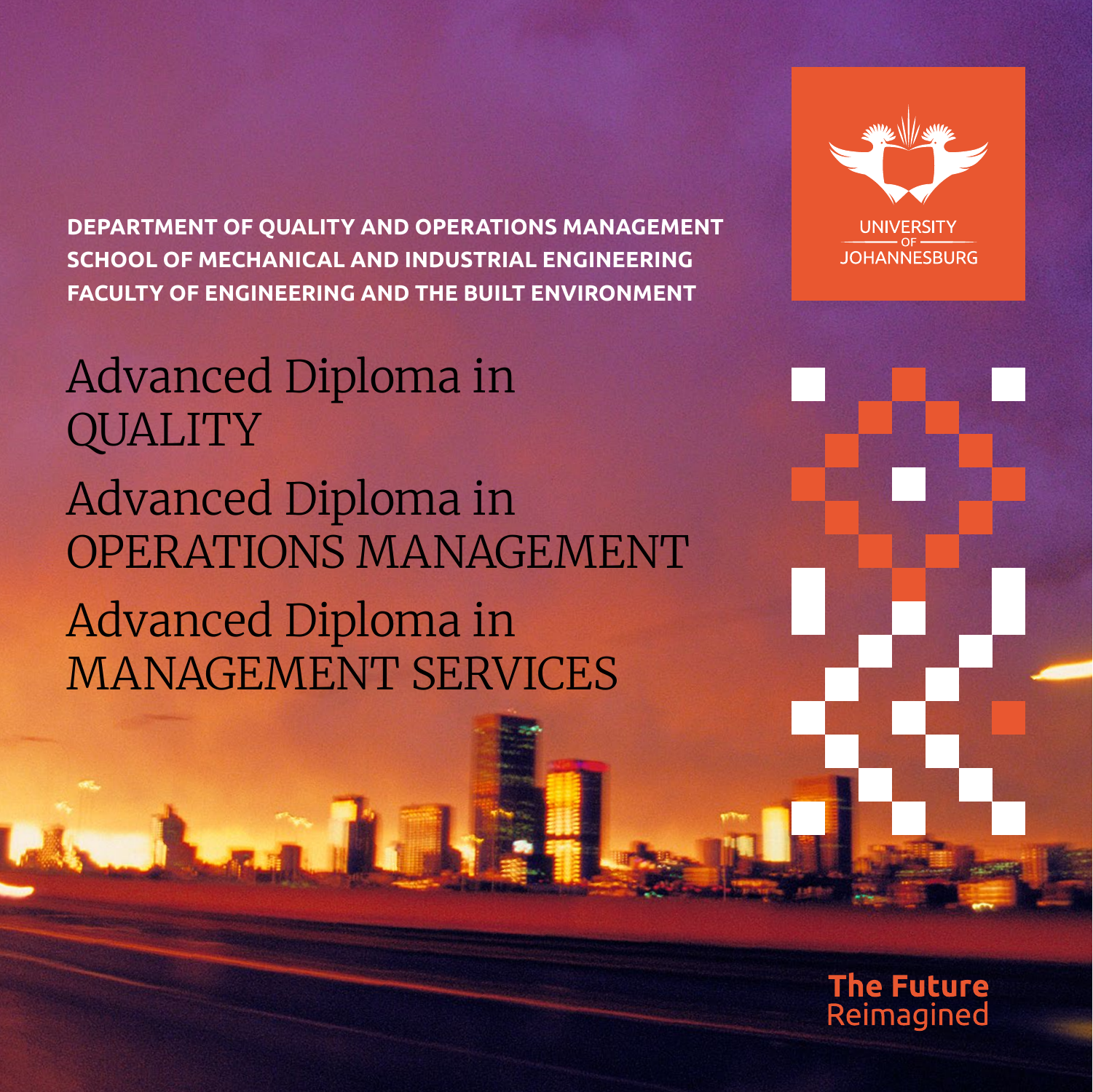# Advanced Diploma in QUALITY (1 year)

### **Purpose of the programme**

The purpose of the Advanced Diploma in Quality is to prepare the student from a production and/or service environment to become a quality practitioner specialising in quality tools and techniques. The qualifying person will apply a body of knowledge, skills and applied competencies of quality and quality principles, tools and techniques to implement, maintain and improve quality in their respective working environment. The qualification is to develop a graduate who is proficient in the knowledge, attitudes, insight and skills required for the quality management. The proposed curriculum will enable the student to competently apply and integrate theoretical principles, evidence-based techniques, practical experience and appropriate skills in an independent manner in a variety of settings.

#### **Minimum admission requirements**

The minimum admission requirement is a relevant National Diploma or Diploma qualification ina quality-related field or NQF level 6 equivalent. Students are selected on the basis of academic merit and an approved field(s) of study. An average mark of 60% in the previous degree qualification is required.

#### **Modules**

| <b>Module name</b>                    | <b>NQF level</b> | <b>Credits</b><br>per module | Compulsory/<br>Optional |
|---------------------------------------|------------------|------------------------------|-------------------------|
| <b>Statistical Quality Techniques</b> |                  | 12                           |                         |
| Quality Planning and Implementation   |                  | 12                           |                         |
| Quality Management Systems            |                  | 16                           |                         |
| Research Methodology                  |                  | 16                           |                         |
| Continual Quality Improvement         |                  | 16                           |                         |
| Quality Auditing Systems              |                  | 16                           |                         |
| Quality Techniques                    |                  | 16                           |                         |
| Project Management                    |                  | 16                           |                         |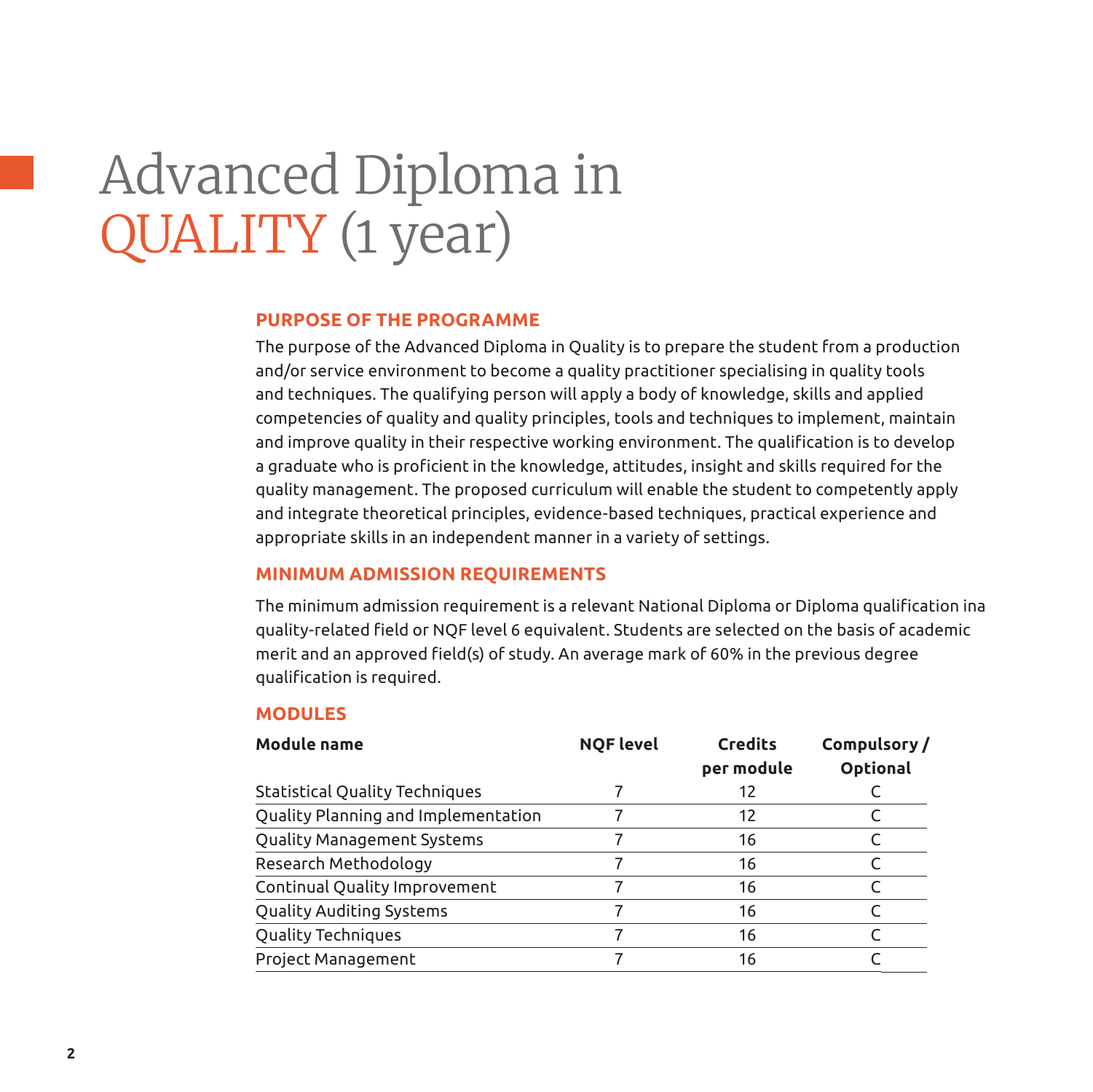# Advanced Diploma in OPERATIONS MANAGEMENT (1 year)

### **Purpose of the programme**

The purpose of the Advanced Diploma in Operations Management is to develop the students' applied and cognitive competencies in acquisition, interpretation, understanding and applications of Operations Management principles so that students should be able to analyse and explain operations decisions. Additionally, the student should also be able to reflect on the theories and application of these operations management decisions in their respective workplace. The qualification is to develop a graduate competency in the knowledge, attitudes, insight and skills required for the quality management and related professions. The proposed curriculum will enable the graduate to competently apply and integrate theoretical principles, evidence-based techniques, practical experience and appropriate skills in an independent manner in a variety of settings.

#### **Minimum admission requirements**

The minimum admission requirement is a relevant National Diploma or Diploma qualification in Operations Management or NQF level 6 equivalent in the respective field. Students are selected on the basis of academic merit and an approved field(s) of study. An average mark of 60% in the previous degree qualification is required.

#### **Modules**

| <b>Module name</b>                  | <b>NQF level</b> | <b>Credits</b><br>per module | Compulsory/<br>Optional |
|-------------------------------------|------------------|------------------------------|-------------------------|
| Operations Management 4A            |                  | 16                           |                         |
| Operations Management Tech 4A       |                  | 16                           |                         |
| Quality Planning and Implementation |                  | 12                           |                         |
| Research Methodology                |                  | 16                           |                         |
| Operations Management 4B            |                  | 16                           |                         |
| Operations Management Tech 4B       |                  | 16                           |                         |
| Financial Planning and Control      |                  | 12                           |                         |
| Project Management                  |                  | 16                           |                         |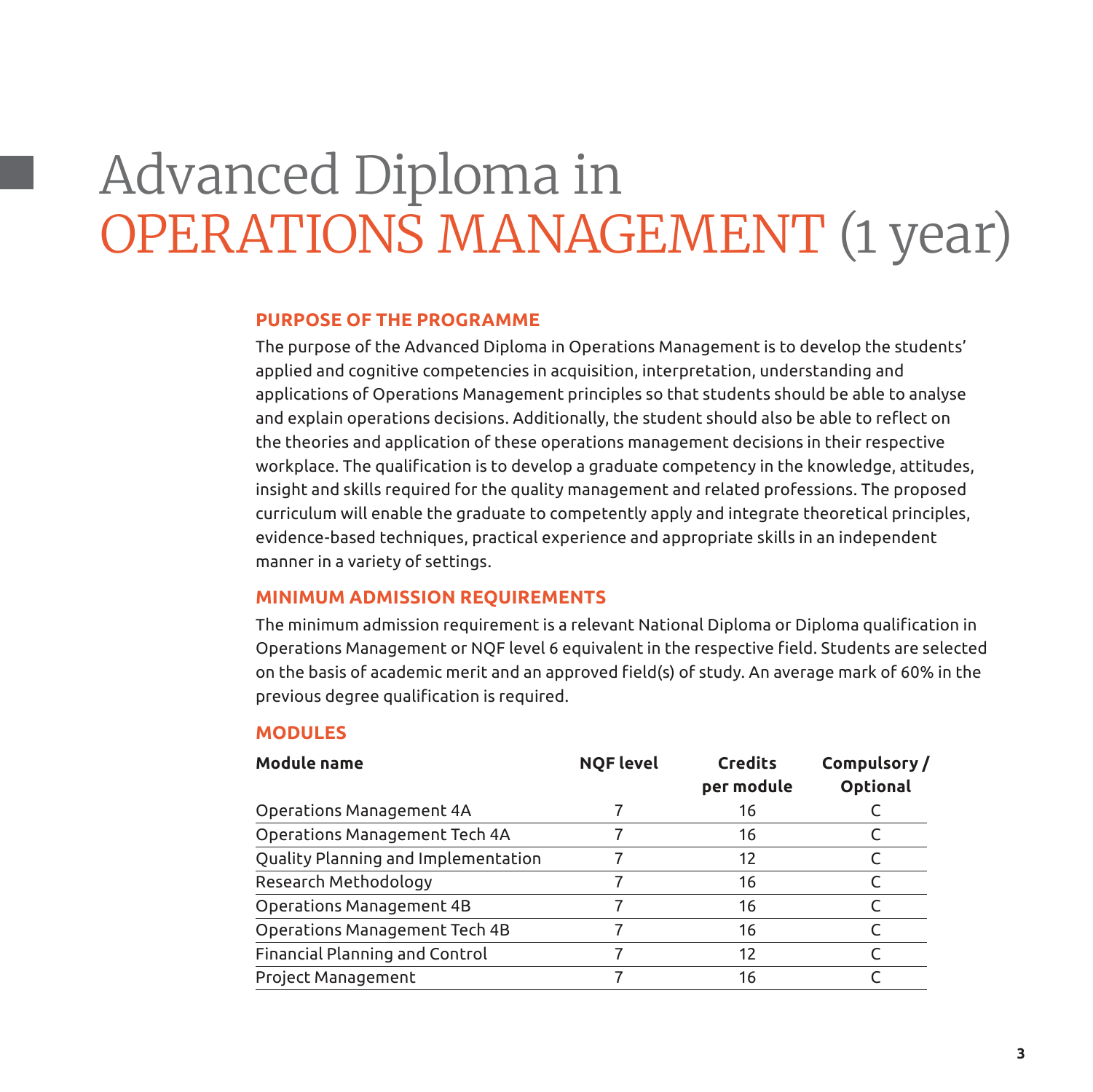# Advanced Diploma in MANAGEMENT SERVICES (1 year)

### **Purpose of the programme**

The purpose of the Advanced Diploma in Management Services is to introduce students to applied and cognitive competencies in the acquisition, interpretation, understanding and applications of best practices and work study techniques within organisation. The aim of the programme is to provide problem solving services to medium- or large- sized organisations and definite management support role to all types of management. The programme Helps companies with structuring their internal environment to search out, evaluate and employ knowledge that improve the efficiency and effectiveness of the organisation.

#### **Minimum admission requirements**

The minimum admission requirement is a relevant National Diploma or Diploma qualification in Management Services or NQF level 6 equivalent in the respective field. Students are selected on the basis of academic merit and an approved field(s) of study. An average mark of 60% in the previous degree qualification is required.

#### **Modules**

| <b>Module name</b>                    | <b>NQF level</b> | <b>Credits</b><br>per module | Compulsory/<br>Optional |
|---------------------------------------|------------------|------------------------------|-------------------------|
| Organisational Effectiveness 4A       |                  | 16                           |                         |
| Quality Planning and Implementation 4 |                  | 12                           |                         |
| Research Methodology                  |                  | 16                           |                         |
| Job Analysis                          |                  | 16                           |                         |
| Strategic Management                  |                  | 16                           |                         |
| Project Management                    |                  | 16                           |                         |
| Organisational Effectiveness 4B       |                  | 16                           |                         |
| Management Economics                  |                  | 12                           |                         |